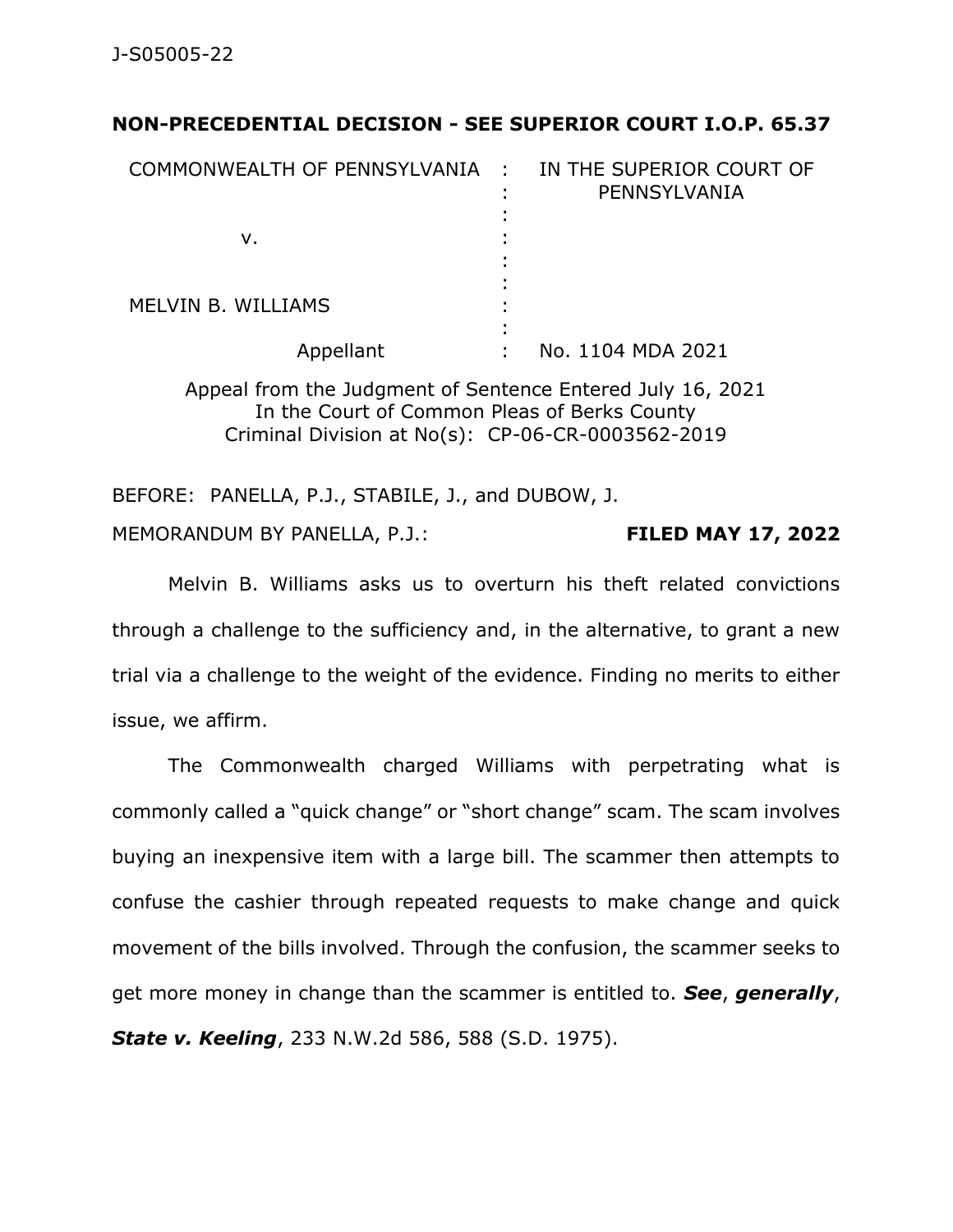Here, the Commonwealth presented evidence that in the evening of June 9, 2019, Williams was at Redner's Warehouse Markets in Leesport. He approached a customer service manager, Morgan Noll, who was working as a cashier in the beer and wine section of the establishment. At Noll's cash register, Williams presented a \$3.00 bag of popcorn, which he paid for with a \$100 bill. Noll gave Williams his change in the form of \$5 and \$1 bills. Williams then asked that his change be in \$20 bills. Some confusion about the amount of money being transferred ensued as the two attempted to do the arithmetic and conclude the transaction. After Williams left, Noll was confused about the accuracy of the exchange, but she did not immediately report it to her supervisors.

The following morning, Noll called her workplace to confirm the accuracy of her cash register from the night before. She was informed that her cash drawer was short one-hundred dollars. The police were contacted regarding the transaction with Williams.

On July 25, 2021, Williams was charged with theft by deception and receiving stolen property. On September 9, 2019, the Commonwealth filed a criminal information that added the charge of theft by unlawful taking.

On May 28, 2021, a jury convicted Williams of theft by unlawful taking, theft by deception, and receiving stolen property. He was sentenced on July 16, 2021, to two years of probation for the conviction of theft by unlawful taking. The remaining two convictions merged for purposes of sentencing. On

- 2 -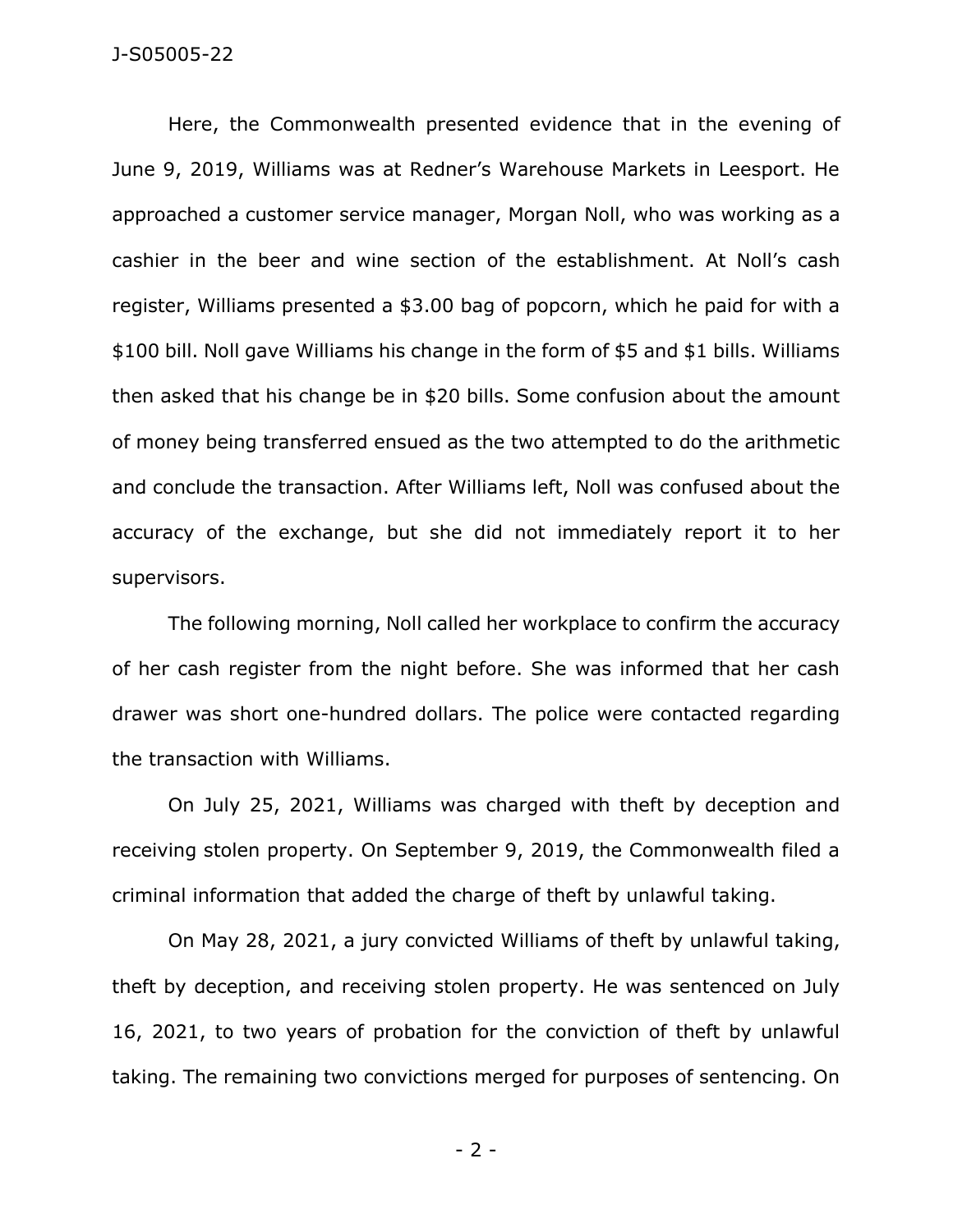July 21, 2021, Williams filed a timely post-sentence motion, which the trial court denied on July 23, 2021. This timely appeal followed.

As noted, Williams is raising two claims for review, which challenge the sufficiency and weight of the evidence. Williams contends the Commonwealth failed to present evidence that he possessed the necessary *mens rea* for the crimes. He asserts that any discrepancy with the amount of money he received from the cashier was the result of mere confusion by both Williams and Noll. Regarding the sufficiency challenge, Williams states that "there is no objective evidence on record to support … an inference of criminal intent, or to disprove the possibility of mere mistake." Appellant's Brief at 18.

Our standard of review for a challenge to the sufficiency of the evidence is to determine whether, when viewed in a light most favorable to the verdict winner, the evidence at trial and all reasonable inferences therefrom are sufficient for the trier of fact to find that each element of the crimes charged is established beyond a reasonable doubt. *See Commonwealth v. Dale*, 836 A.2d 150, 152 (Pa. Super. 2003). "The Commonwealth may sustain its burden of proving every element of the crime beyond a reasonable doubt by means of wholly circumstantial evidence." *Commonwealth v. Bruce*, 916 A.2d 657, 661 (Pa. Super. 2007) (citation omitted).

"[T]he facts and circumstances established by the Commonwealth need not preclude every possibility of innocence." *Id*. (citation omitted). Any doubt raised as to the accused's guilt is to be resolved by the factfinder. *See id*. "As

- 3 -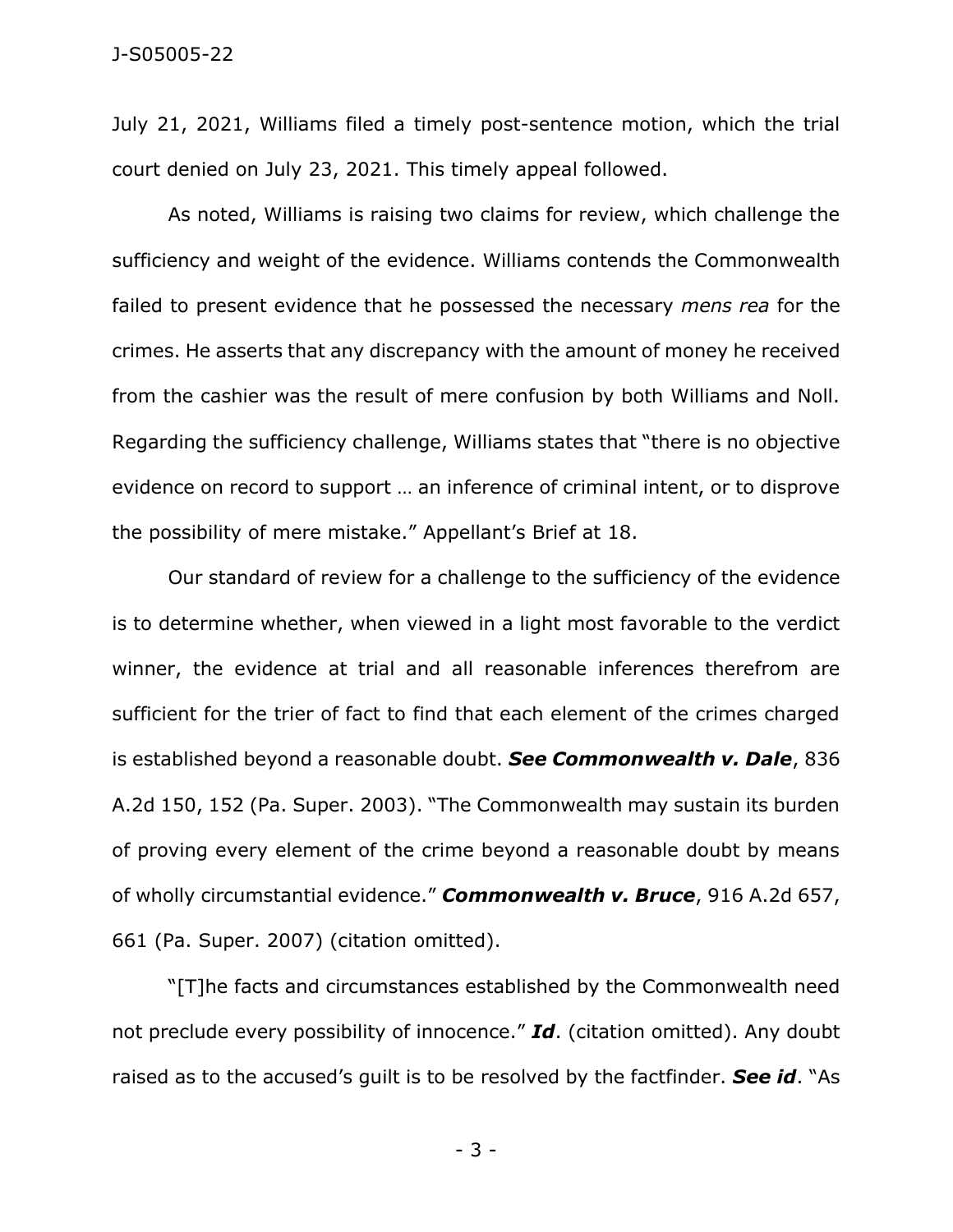an appellate court, we do not assess credibility nor do we assign weight to any of the testimony of record." *Commonwealth v. Kinney*, 863 A.2d 581, 584 (Pa. Super. 2004) (citation omitted). Therefore, we will not disturb the verdict "unless the evidence is so weak and inconclusive that as a matter of law no probability of fact may be drawn from the combined circumstances." *Bruce*, 916 A.2d at 661 (citation omitted).

The relevant statute regarding theft provides that "[a] person is guilty of theft [by unlawful taking or disposition] if he unlawfully takes, or exercises unlawful control over, movable property of another with intent to deprive him thereof." 18 Pa.C.S.A. § 3921(a). Proof of theft by unlawful taking requires three elements: (1) unlawful taking or unlawful control over movable property; (2) the movable property belongs to another; and (3) intent to deprive permanently. *See Commonwealth v. Young*, 35 A.3d 54, 62 (Pa. Super. 2011). Criminal intent may be inferred from the surrounding circumstances. *See Commonwealth v. McConnell*, 436 A.2d 1201, 1202 (Pa. Super. 1981).

The crime of theft by deception, as defined in 18 Pa.C.S.A. § 3922, requires three elements: (1) intentionally obtaining or withholding property; (2) the property belongs to another; and (3) deception. *See Commonwealth v. Goins*, 867 A.2d 526, 530 (Pa. Super. 2004). "The *mens rea* for theft by deception is [] intent to defraud." *Commonwealth v. Grife*, 664 A.2d 116, 120 (Pa. Super. 1995).

- 4 -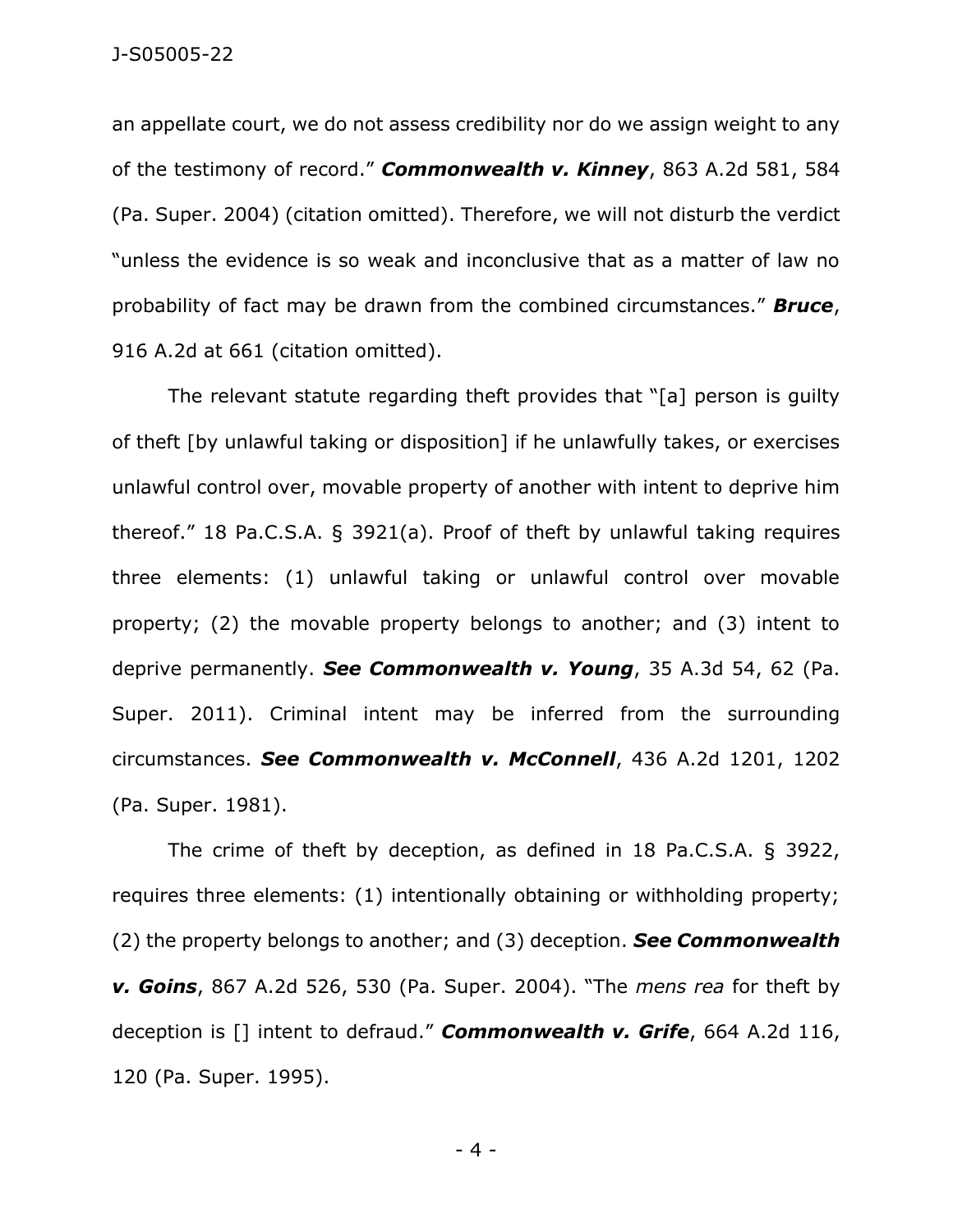To convict a defendant for receiving stolen property pursuant to 18 Pa.C.S.A. § 3925, the Commonwealth must prove: "(1) the property was stolen; (2) the defendant was in possession of the property; and (3) the defendant knew or had reason to believe the property was stolen." *Commonwealth v. Foreman*, 797 A.2d 1005, 1011 (Pa. Super. 2002). "[T]he mere possession of stolen property is insufficient to prove guilty knowledge, and the Commonwealth must introduce other evidence, which can be either circumstantial or direct, that demonstrates that the defendant knew or had reason to believe that the property was stolen." *Id*. at 1012 (citation omitted). "[E]ven if the accused offers an explanation for his possession of stolen property, the trier of fact may consider the possession as unexplained if it deems the explanation unsatisfactory." *Id*. at 1012-13 (citation omitted).

As applied here, the charges required the Commonwealth to present evidence capable of establishing that Williams intended to confuse Noll into giving him more money than he was due. In addressing whether the Commonwealth presented sufficient evidence to support the convictions, the trial court noted that "the jury was free to accept or reject the various theories argued by the Commonwealth and the Defense in this case, as well as utilize their own common sense to determine if this as intentional conduct on behalf of [Williams] to confuse and deceive the cashier or merely a mistake." Trial Court Opinion, 9/21/21, at 3. The trial court ultimately concluded, "When viewed in the light most favorable to the Commonwealth, there is sufficient

- 5 -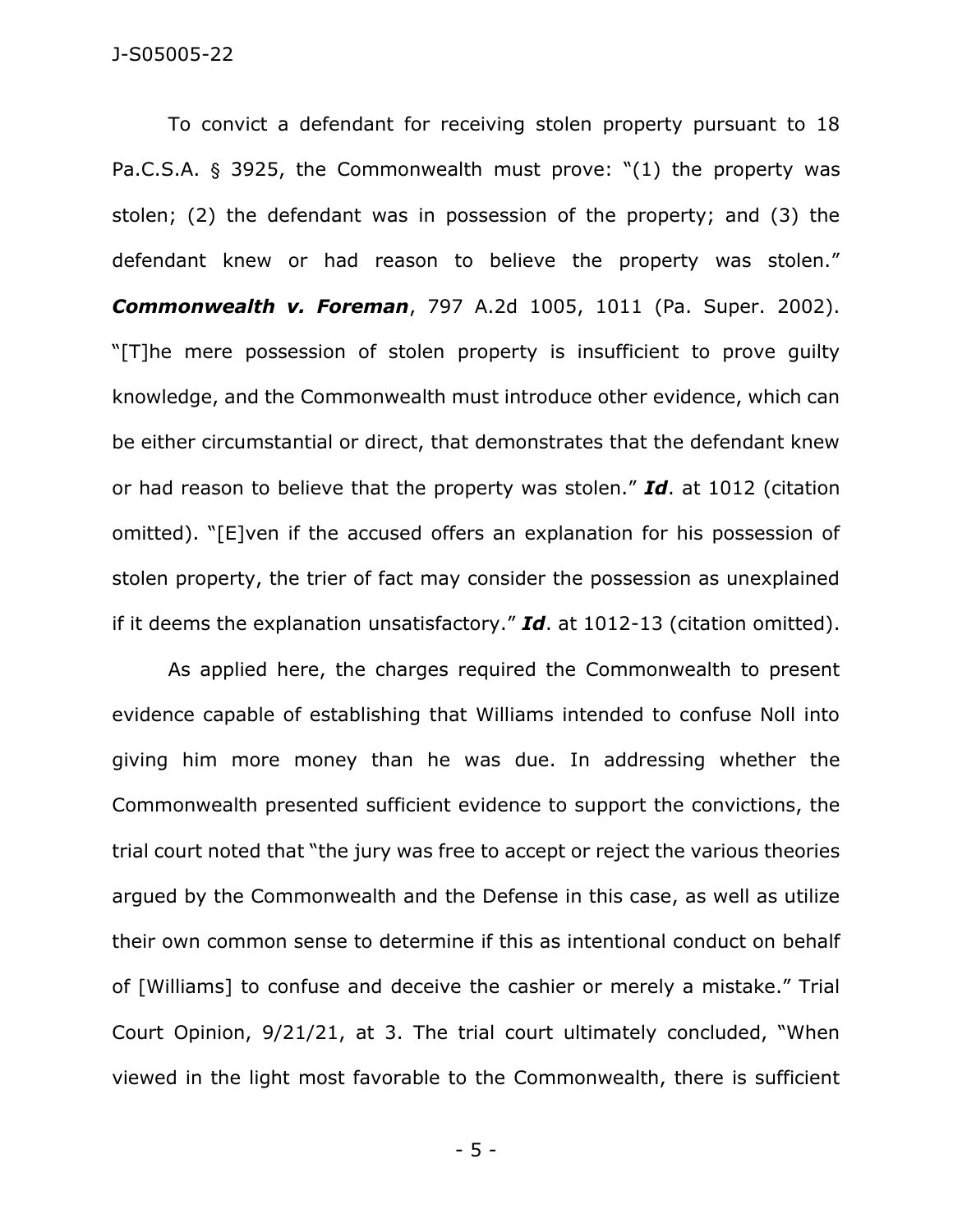evidence, including that of the required mens rea, to support the jury's verdict of guilty to each count." *Id*. We agree.

Our review of the record reflects the jury had sufficient evidence to conclude that Williams possessed the necessary intent to commit all three crimes. The Commonwealth presented testimony from Noll, the cashier. *See* N.T., 5/28/21, at 49-74. Noll gave a detailed account of the transaction she handled with Williams on the evening of June 9, 2019. *See id*. at 50-54. Noll testified that the transaction began when Williams presented for purchase a \$2.99 bag of popcorn and paid for it with a \$100 bill. *See id*. at 51. She explained that the checkout processes became confusing when Williams returned money to her and asked for different denominations of currency. *See*  id. Noll stated, "I started to get confused as to what was in my hand, what did I owe him." *Id*. Most notably, at one point Williams asked Noll for ten \$20 bills, which was twice the amount that he initially presented to Noll to pay for his purchase. *See id*. 1

\_\_\_\_\_\_\_\_\_\_\_\_\_\_\_\_\_\_\_\_\_\_\_\_\_\_\_\_\_\_\_\_\_\_\_\_\_\_\_\_\_\_\_\_

<sup>&</sup>lt;sup>1</sup> We note that during Noll's testimony the Commonwealth admitted into evidence a DVD containing video surveillance footage of the night that the transaction occurred. *See* N.T., 5/28/21, at 57. The Commonwealth played the video for the jury and Noll narrated what was appearing on the video. *See*  id. at 57-60. The DVD has been made part of the certified record that was transmitted to this Court. However, our multiple attempts to view the video footage have been unsuccessful because of the format used to create the DVD. Consequently, we have not relied upon the Commonwealth's video of the transaction in reaching our decision.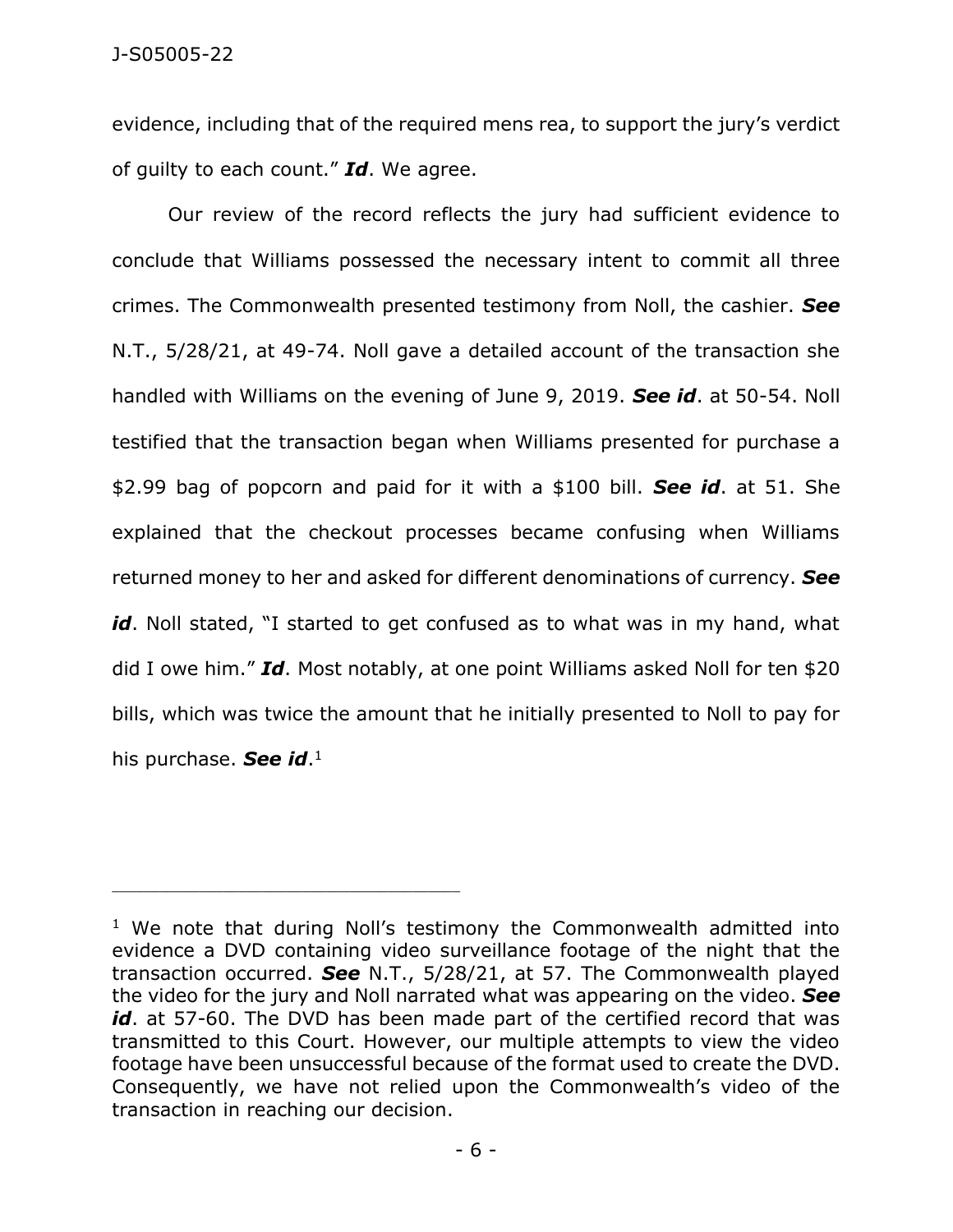Viewing the totality of this evidence, both direct and circumstantial, in the light most favorable to the Commonwealth, we hold there was sufficient evidence to prove beyond a reasonable doubt that Williams committed the crimes of theft by unlawful taking, theft by deception, and receiving stolen property. The evidence establishes that Williams, by asking to be given an amount of currency that was twice the value that he presented to pay for his item, possessed the necessary intent to commit the three crimes. Therefore, Williams's claim that the Commonwealth failed to present sufficient evidence to establish guilt of the three crimes beyond a reasonable doubt lacks merit.

Next, we address Williams's claim that the verdict was against the weight of the evidence. Williams reiterates his argument that the evidence presented did not establish he had the requisite intent necessary to support the convictions. He surmises that Noll's testimony of the incident was feeble and uncertain, such that it could not be relied upon to support the convictions. *See* Appellant's Brief at 21.

The weight of the evidence is exclusively for the finder of fact who is free to believe all, part or none of the evidence and to determine the credibility of witnesses. *Commonwealth v. Small*, 741 A.2d 666, 672 (Pa. 1999) (citation omitted). When considering a motion that a verdict was against the weight of the evidence, a "trial court should award a new trial on this ground only when the verdict is so contrary to the evidence as to shock one's sense

- 7 -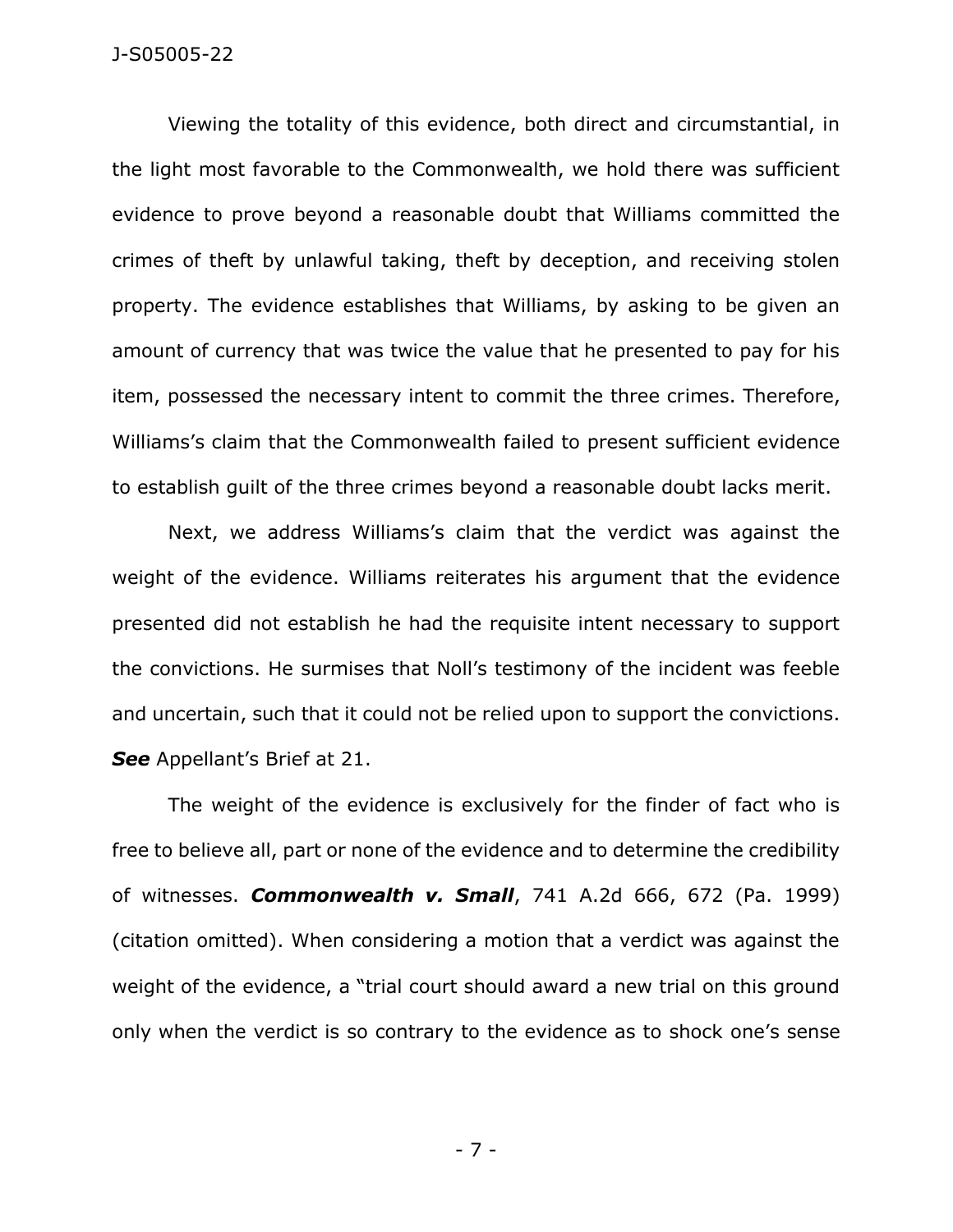of justice." *Commonwealth v. Chamberlain*, 30 A.3d 381, 396 (Pa. 2011) (citation omitted).

This Court's standard of review of a trial court's decision regarding a weight of the evidence claim is limited to determining whether the trial court palpably abused its discretion in concluding that the verdict was or was not against the weight of the evidence. *See Commonwealth v. Champney*, 832 A.2d 403, 408 (Pa. 2003). "Because the trial judge has had the opportunity to hear and see the evidence presented, an appellate court will give the gravest consideration to the findings and reasons advanced by the trial judge when reviewing a trial court's determination that the verdict is against the weight of the evidence." *Commonwealth v. Talbert*, 129 A.3d 536, 546 (Pa. Super. 2015) (citation omitted). "One of the least assailable reasons for granting or denying a new trial is the lower court's conviction that the verdict was or was not against the weight of the evidence and that a new trial should be granted in the interest of justice." *Commonwealth v. Clay*, 64 A.3d 1049, 1055 (Pa. 2013) (citations omitted)

The jury, sitting as the finder of fact, chose to believe the evidence presented by the Commonwealth and the logical inferences derived therefrom, as was its right. In addressing Williams's challenge to the weight of the evidence the trial court concluded that the jury's verdict "did not come as a shock to [the trial c]ourt. The evidence presented at trial was not contrary to the verdicts of the jury." *See* Trial Court Opinion, 9/21/21, at 4.

- 8 -